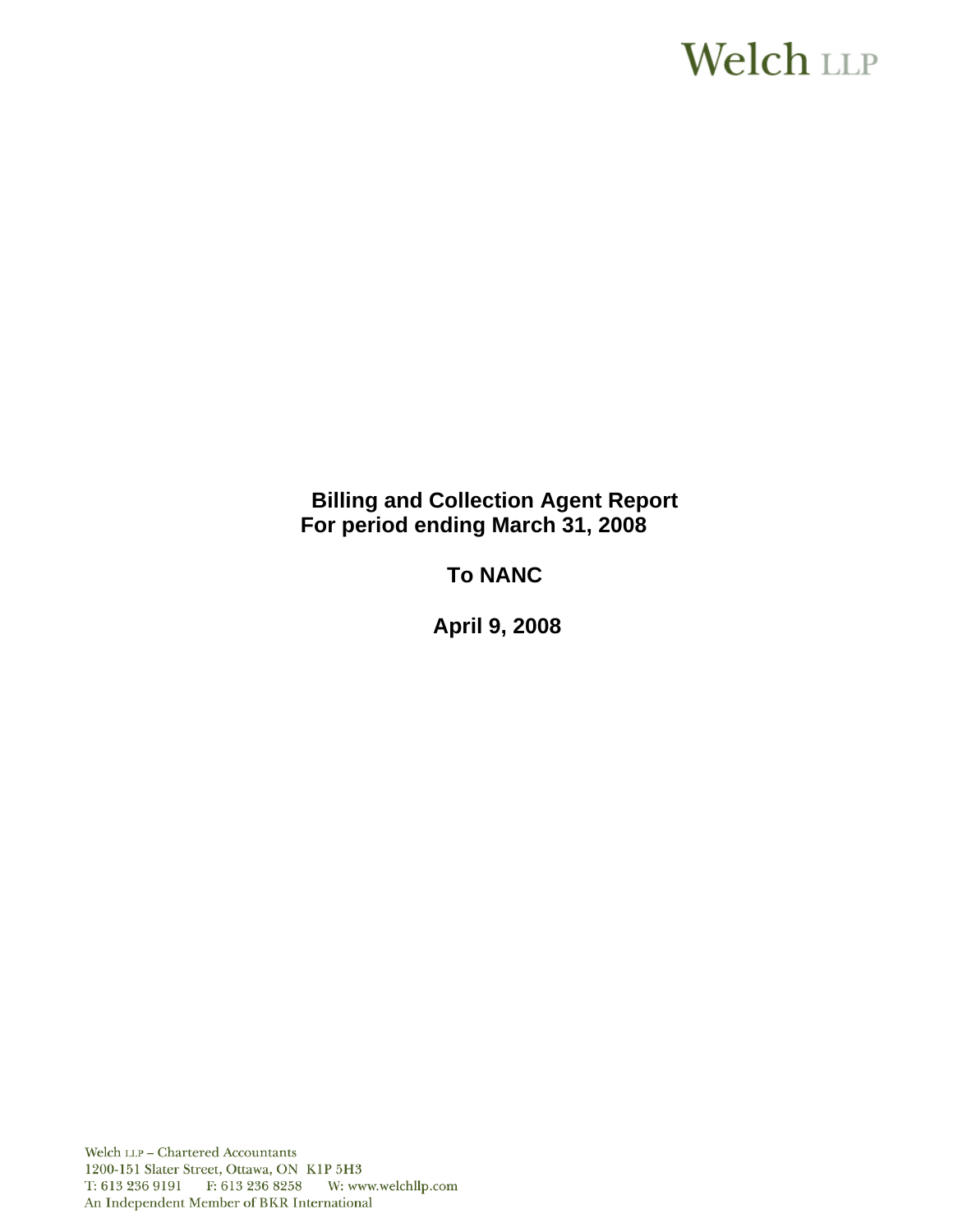## **NANPA FUND STATEMENT OF FINANCIAL POSITION MARCH 31, 2008**

| \$        | 45,012     |
|-----------|------------|
|           | 3,548,000  |
| 241,300   |            |
| 5,910     |            |
| 1,128     |            |
| 167,027   |            |
| (214,000) | 201,365    |
|           | 8,752      |
|           | 3,803,129  |
|           | (435, 881) |
|           | 3,367,248  |
|           |            |

**Makeup of Accrued Liabilities** (see following page for additional details)

| Welch LLP                                        | 18.764  |
|--------------------------------------------------|---------|
| <b>NEUSTAR Pooling 1K Block Pooling Expenses</b> | 189.373 |
| <b>NEUSTAR Admin Expenses</b>                    | 113.064 |
| Data Collection Agent - USAC                     | 9.680   |
| Fund audit                                       | 105,000 |
|                                                  | 435,881 |

## **\*\*\*\*\*\*\*\*\*\*\*\*\*\*\*\*\*\*\*\*\*\*\*\*\*\*\*\*\*\*\*\*\*\*\*\*\*\*\*\*\*\*\*\*\*\*\*\*\*\*\*\*\*\*\*\*\*\*\*\*\*\*\*\*\*\*\*\*\*\*\*\*\*\*\*\*\***

#### **Other items of note**

During March 2008, the Dreyfus Government Cash Management Fund earned a rate of return of 2.72%.

Refund checks totalling \$30,456 were issued to carriers in March. Many of the refunds were attributable to overpayment by the carriers.

The contract for the independent audit of the NANP has been awarded to Ernst & Young Chartered Accountants. It is anticipated that the audit will commence in May for the fiscal years 2005, 2006 and 2007. The contract is \$50,000 for the years 2005-2007. For 2008 fiscal year the cost will be \$32,500 and for 2009 fiscal year the cost will be \$34,000.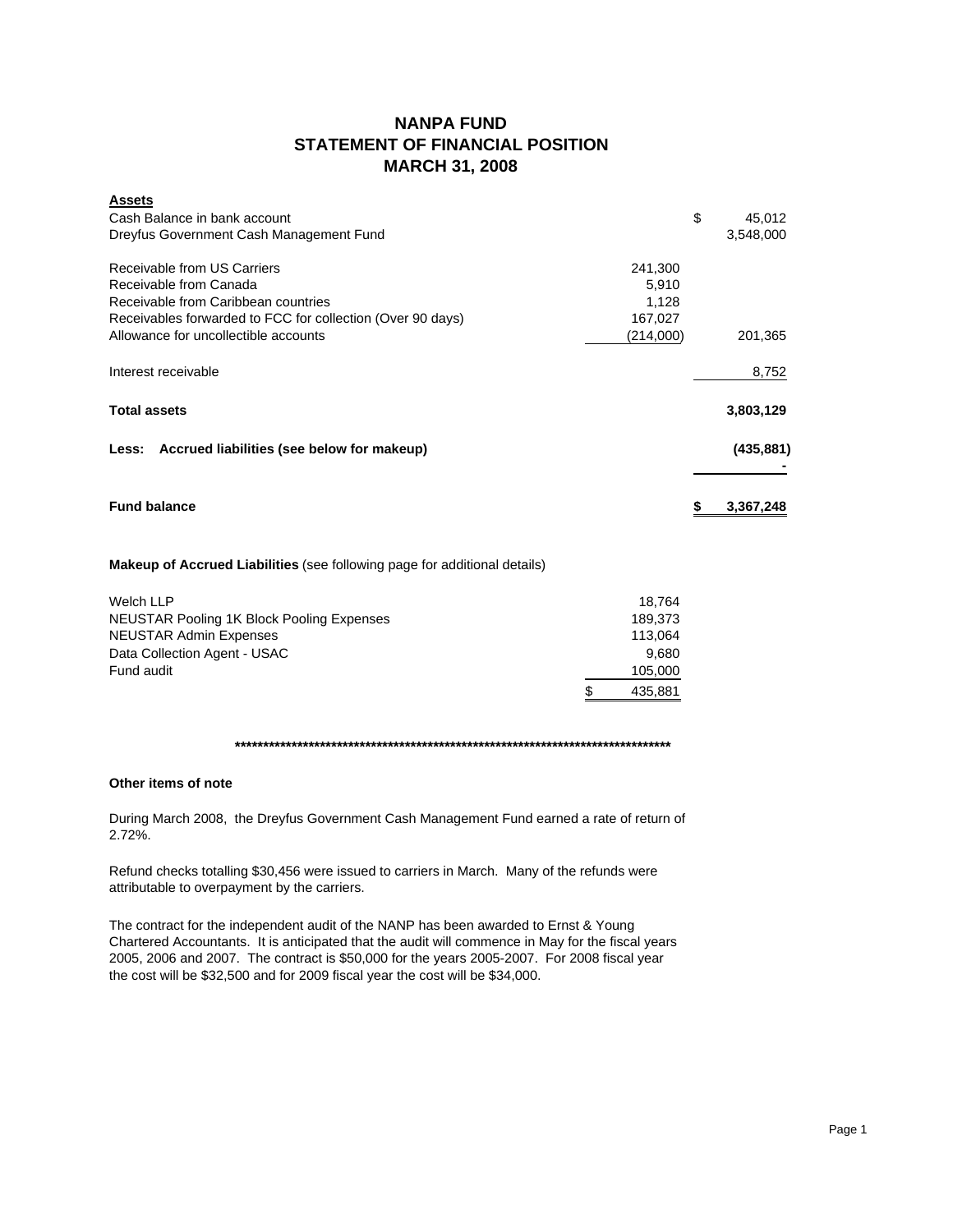#### **NANPA FUND FORECASTED STATEMENT OF CHANGES IN FUND BALANCEJULY 2007 TO MARCH 2009**

|                                                                                |            | Actual                              |                                     |                                     | <b>Budgeted</b>                     |                                     |                                     |                        | Variance between                               |                                     |                                     |                                     |                                     | <b>Estimated</b>                    |                                     |                                   |                                   |                               |
|--------------------------------------------------------------------------------|------------|-------------------------------------|-------------------------------------|-------------------------------------|-------------------------------------|-------------------------------------|-------------------------------------|------------------------|------------------------------------------------|-------------------------------------|-------------------------------------|-------------------------------------|-------------------------------------|-------------------------------------|-------------------------------------|-----------------------------------|-----------------------------------|-------------------------------|
|                                                                                |            | July 07 - Feb<br>80                 | Mar-08                              | Apr-08                              | May-08                              | <b>Jun-08</b>                       | Total                               | <b>Budget</b>          | forecasted balance at June<br>30/08 and budget | <b>Jul-08</b>                       | Aug-08                              | Sep-08                              | Oct-08                              | <b>Nov-08</b>                       | Dec-08                              | Jan-09                            | Feb-09                            | Mar-09                        |
| Revenue<br><b>International Contributions</b><br>Canada<br>Caribbean countries | (1)<br>(1) | 53,191<br>13,970                    | 5,910<br>$\sim$                     | 5,910<br>$\sim$                     | 5,911<br>$\sim$                     |                                     | 70,922<br>13,970                    | 70,922<br>13,949       | 21                                             | 5,733<br>13,589                     | 5,733<br>$\sim$                     | 5,733<br>$\sim$                     | 5,733                               | 5,733                               | 5,733                               | 5,733                             | 5,910                             | 5,910                         |
| <b>Total International Contributions</b>                                       |            | 67,161                              | 5,910                               | 5,910                               | 5,911                               |                                     | 84,892                              | 84,871                 | 21                                             | 19,322                              | 5,733                               | 5,733                               | 5,733                               | 5,733                               | 5,733                               | 5,733                             | 5,910                             | 5,910                         |
| Domestic Contributions - US carriers                                           | (1)        | 3,960,058                           | 199,724                             | 199,777                             | 199,777                             | <b>CONTRACTOR</b>                   | 4,559,336                           | 4,530,185              | 29,151                                         | 2,014,084                           | 171,000                             | 171,000                             | 171,000                             | 171,000                             | 171,000                             | 171,000                           | 171,000                           | 171,000                       |
| Late filing fees for Form 499A                                                 | (2)        | 9,400                               | 1,100                               | $\sim$                              | $\sim$                              | 115,000                             | 106,700                             | 115,000                | 8,300)                                         | $\overline{\phantom{a}}$            |                                     |                                     |                                     |                                     |                                     | ۰.                                |                                   |                               |
| Interest income                                                                | (3)        | 133,727                             | 8,825                               | 15,000                              | 15,000                              | 15,000                              | 187,552                             | 180,000                | 7,552                                          | 15,000                              | 15,000                              | 15,000                              | 15,000                              | 15,000                              | 15,000                              | 15,000                            | 15,000                            | 15,000                        |
| <b>Total revenue</b>                                                           |            | 4.151.546                           | 215,559                             | 220,687                             | 220,688                             | 130,000                             | 4.938.480                           | 4,910,056              | 28,424                                         | 2,048,406                           | 191,733                             | 191,733                             | 191,733                             | 191,733                             | 191,733                             | 191,733                           | 191.910                           | 191,910                       |
| <b>Expenses</b><br><b>NANPA Administration</b>                                 | (4), (8)   | 974,127                             | 120,523                             | 207,073                             | 113,573                             | 155,252                             | 1,570,548                           | 1,450,340              | 120,208                                        | 117,388                             | 117,388                             | 117,388                             | 117,388                             | 117,388                             | 117,388                             | 117,388                           | 117,388                           | 117,388                       |
| 1K Block Pooling Administration                                                | (4), (7)   | 1,767,306                           | 189,373                             | 189,375                             | 189,378                             | 189,378                             | 2,524,810                           | 3,200,000              | 675,190)                                       | 189,375                             | 189,375                             | 189,375                             | 189,375                             | 189,375                             | 189,375                             | 189,375                           | 189,376                           | 189,376                       |
| pANI                                                                           | (9)        | 433,847)                            |                                     | $\sim$                              | $\sim$                              | $\sim$                              | 433,847)                            | 225,000                | 658,847)                                       | 8,333                               | 8,333                               | 8,333                               | 8,333                               | 8,333                               | 8,333                               | 8,333                             | 8,333                             | 8,333                         |
| <b>Billing and Collection</b><br>Welch LLP<br>Data Collection Agent            | (4)<br>(5) | 159,200<br>31,227                   | 19,900<br>5.013                     | 19,900<br>4,667                     | 19,900<br>4.667                     | 19,900<br>4,667                     | 238,800<br>50,241                   | 238,800<br>56,000 (    | 5,759                                          | 19,900<br>4,500                     | 19,900<br>4,500                     | 19,900<br>4,500                     | 19,900<br>4.500                     | 19,900<br>4,500                     | 19,900<br>4,500                     | 19,900<br>4,500                   | 19,901<br>4,500                   | 19,901<br>4,500               |
| <b>Annual Operations Audit</b>                                                 | (6)        |                                     |                                     |                                     | . .                                 | 30,000                              | 30,000                              | 30,000                 |                                                |                                     |                                     |                                     |                                     |                                     |                                     |                                   |                                   |                               |
| <b>Carrier Audits</b>                                                          | (10)       |                                     |                                     |                                     |                                     |                                     | <b>Carl Co</b>                      | 700,000                | 700,000)                                       |                                     |                                     |                                     |                                     |                                     |                                     |                                   | 700,000                           |                               |
| Bad debt expense (recovery)                                                    | (11)       | 133,197                             | 70,650)                             |                                     |                                     |                                     | 62,547                              | - 1                    | 62,547                                         |                                     |                                     |                                     |                                     |                                     |                                     |                                   |                                   |                               |
| <b>Total expenses</b>                                                          |            | 2,631,210                           | 264,159                             | 421.015                             | 327,518                             | 399.197                             | 4.043.099                           | 5.900.140              | (1,857,041)                                    | 339,496                             | 339,496                             | 339,496                             | 339,496                             | 339,496                             | 339,496                             | 339,496                           | 1,039,498                         | 339,498                       |
| Net revenue (expenses)                                                         |            | 1,520,336                           | 48,600)                             | 200,328)                            | 106,830) (                          | 269,197)                            | 895,381 (                           | 990,084)               | 1,885,465                                      | 1,708,910                           | 147,763) (                          | 147,763) (                          | 147,763)                            | 147,763)                            | 147,763) (                          | 147,763)                          | 847,588)(                         | 147,588)                      |
| Opening fund balance                                                           |            | 1,895,512                           | 3,415,848                           | 3,367,248                           | 3,166,920                           | 3.060.090                           | 1,895,512                           | 1,990,084              | 94,572)                                        | 2,790,893                           | 4.499.803                           | 4,352,040                           | 4,204,277                           | 4,056,514                           | 3,908,751                           | 2,135,595                         | 1,987,832                         | 1,140,244                     |
| <b>Closing fund balance</b>                                                    |            | 3,415,848                           | 3,367,248                           | 3,166,920                           | 3,060,090                           | 2,790,893                           | 2,790,893                           | 1,000,000              | 1,790,893                                      | 4,499,803                           | 4,352,040                           | 4,204,277                           | 4,056,514                           | 3,908,751                           | 3,760,988                           | 1,987,832                         | 1,140,244                         | 992,656                       |
| Fund balance makeup:<br>Contingency<br>Surplus                                 |            | 1,000,000<br>2,415,848<br>3,415,848 | 1,000,000<br>2,367,248<br>3,367,248 | 1,000,000<br>2,166,920<br>3,166,920 | 1,000,000<br>2,060,090<br>3.060.090 | 1,000,000<br>1,790,893<br>2,790,893 | 1,000,000<br>1,790,893<br>2.790.893 | 1,000,000<br>1.000.000 |                                                | 1.000.000<br>3.499.803<br>4.499.803 | 1.000.000<br>3,352,040<br>4,352,040 | 1,000,000<br>3,204,277<br>4.204.277 | 1,000,002<br>3,056,512<br>4.056.514 | 1,000,003<br>2,908,748<br>3.908.751 | 1.000.004<br>2,760,984<br>3,760,988 | 1,000,016<br>987,816<br>1,987,832 | 1.000.017<br>140,227<br>1,140,244 | 1,000,018<br>7,362<br>992,656 |

#### **Assumptions:**

(1) The US carrier contributions for the period from July 2007 to June 2008 and the International carrier revenue is based upon actual billings The contributions for July 2008 to March 2009 are based on the budget for 2008

**(2)** These fees represent the \$100 late filing fee charged to those companies that do not file the Form 499A by the due date.

**(3)** Interest income projections are estimates

(4) The expenses for the NANPA Administration, 1K Block Pooling and Welch LLP are based on contracts in force. NANPA Administration contract expires June 2008.

The expense for NANPA Administration for July 2008 - March 2009 is based on the current contract.

**(5)** The expense for the Data Collection Agent is based on estimate of costs by USAC for the 2008 calendar year.

It is anticipated that the audit will be started in May 2008 for the three fiscal years. **(6)** \$45,000 for 2004/05 and \$30,000 each has been accrued for 2005/06 and 2006/07 fiscal years for the annual operations audit. The contract has been awarded to Ernst & Young. .

**(7)** The April forecasted amount includes the forecasted monthly billing of \$189,375.

(8) The April forecasted amount includes the forecasted monthly billing of \$113,064 plus approved changes orders of \$94,009

(9) Interim p-ANI administration is now covered under the new Pooling contract. \$100,000 has been allowed for the cost of permanent pANI in 2008/09.

(10) The budget allowed \$700,000 for 16 carrier audits. The FCC indicated that no audits have been performed or will be before June 2008. The FCC is revising the procurement procedure and are not conducting any audits unti

(11) The allowance covers all accounts considered potentially uncollectible at March 31, 2008. This will be covered by the contingency allowance.

#### **Reconciliation of Forecast at June 30, 2008 to Budget**

| Budgeted fund balance at June 30/08 - contingency                            | 1,000,000  |
|------------------------------------------------------------------------------|------------|
| Shortfall in fund incurred between budget period (March 2007) and June 2007  | (94, 572)  |
| Additional billings in July 2007 to March 2008                               | 29,172     |
| Late filing fees (reversal) for Form 499A - 2006                             | (8,300)    |
| Additional interest earned to date over budget                               | 7,552      |
| Adjustment to June NANP Admin estimate to actual                             | 7,000      |
| NANP Admin change orders#6 - 14 not budgeted for                             | (127, 208) |
| Data Collection fees - Adjust March 2007 to March 2008 estimates to actual   | 5.759      |
| Bad debts not budgeted for                                                   | (62, 547)  |
| Annual operations audit - 2005, 2006 and 2007 not performed yet              |            |
| Unexpended budget for carrier audits not performed in 2006/07 budget year    | 700,000    |
| Adjustment of interim p-ANI costs to actual (over budgeted) based on CO#48   | 433,847    |
| p-ANI costs included in Pooling contract - not a separate item as budgeted   | 225,000    |
| Change order #46 cancelled, adjustments to CO #44,47,49 and 51 from budgeted | 35,039     |
| Pooling Change Order #51 not budgeted                                        | (16, 987)  |
| Adjustment for Pooling based on actual contract from mid August to June 30th | 763,212    |
| Adjustment to April to mid August 2007 Pooling bill estimates to actual      | 218,635    |
| Pooling - award fee                                                          | (9,056)    |
| Pooling - merit bonus re old contract (Jan 1/07 to August 14/07)             | (183, 805) |
| Pooling - Fixed fee re old contract (Jan 1/07 to August 14/07)               | (131, 848) |
| Forecasted Fund balance at June 30/08                                        | 2,790,893  |